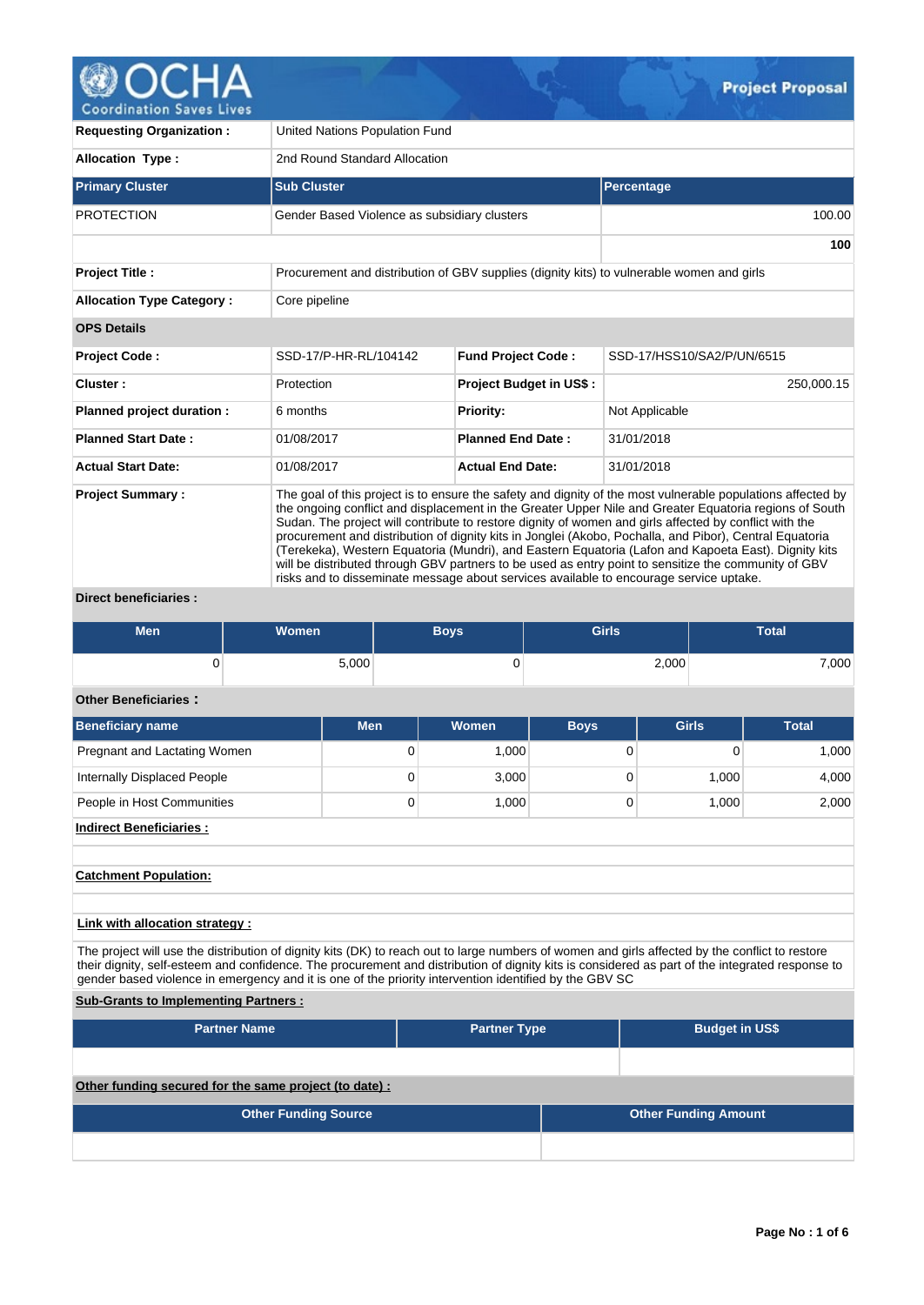## **Organization focal point :**

| <b>Name</b>       | Title                        | <b>Email</b>      | <b>Phone</b> |
|-------------------|------------------------------|-------------------|--------------|
| James Wanyama     | <b>Emergency Coordinator</b> | wanyama@unfpa.org | 0954134962   |
| <b>BACKGROUND</b> |                              |                   |              |

### **1. Humanitarian context analysis**

Jonglei state continue to experience, since beginning of 2017, large scale offensive and conflict across ethnic lines resulting in large scale displacement of IDPs in Canal/Pigi, Duk, Nyirol, Uror, Pibor, Pochalla, and Akobo counties mainly affecting women and children.

The ongoing conflict in different pockets of the Greater Equatoria region continue to force the community to flee their villages and house behind to IDPs settlements and also cross boarders seeking international protection in neighboring counties. The fighting in the Greater Equatoria region has mainly affected the community Mundri, Yei, Lainya, Terekeka, Torit, Lafon and Kapoeta counties, disrupting livelihoods and displacing tens of thousands of people, who are in need of humanitarian assistance. . Inter-communal violence and insecurity in May/June forced thousands of people to flee their homes in Terekeka, Central Equatoria, and seek shelter on the islands of Gemeiza, Khorshomba, Kanya-wai, Gulubach, Gori, Yeki, Malang and Legger, as well as to the north in Bor South. Many affected IDPs are dispersed in small villages or scattered in the bush without access to services (OCHA Humanitarian bulletin, June 2017)

GBV/protection partners working in the conflict affected locations continue to request for dignity kits since March 2017 showing the high need of basic hygiene and protection items for women and girls displaced in the area.

#### **2. Needs assessment**

The reduced access to basic reproductive health services, and the lack of basic items which meet the hygiene and reproductive health needs of women and girls, make very difficult for displaced women and girls to maintain proper hygiene standards. Displaced women and girls need basic items in order to interact comfortably in public and maintain their personal hygiene, particularly menstrual hygiene. Without access to culturally appropriate clothing and hygiene items, the mobility of women and girls is restricted and their health might be compromised. Furthermore, without certain items women may be unable to seek basic services, including humanitarian aid, which may increase their vulnerability to GBV.

## **3. Description Of Beneficiaries**

The primary beneficiaries of this project are women and girls affected by the ongoing conflict in target areas. Often women and girls are cut off from basic services and support while seeking refuge and they lack basic items which can meet the specific hygiene needs of women.

With the contribution of SSHF funds the UNFPA project will provide GBV actors with dignity kits that can be distributed to the most vulnerable women and girls from the displaced communities (7000). Beneficiaries of dignity kits will be selected among the most vulnerable women and girls, with a specific focus on displaced women and girsl, women head of household, unaccompanied girls, and women and girls with disabilities.

Indirect beneficiaries of the Dignity Kits will be female family members of the recipients of the dignity kits, as items included in the kits like the solar torches can be shared with female family members.

## **4. Grant Request Justification**

The project aims at ensuring the provision of qualitative services to GBV survivors and restores the dignity of women and girls affected by conflict and displacement. The project will be organized in two main components: capacity building to ensure quality service provision and support the GBV response through service delivery and procurement and provision of dignity kits to reduce vulnerability and connect women and girls to information and services. The project will use the distribution of dignity kits (DK) through partners to reach out to large numbers of women and girls of reproductive age, to restore their dignity, self-esteem and confidence. The procurement and distribution of dignity kits is considered as part of the integrated response to GBV by UNFPA, UNFPA IPs and other GBV actors. Field research on dignity kits has found that the value of the kits is more than material; many women have expressed that the actual experience of receiving a kit in a time of need was in itself beneficial, and made them feel as though they had not been forgotten. Each dignity kit contains is prepackaged with the following items; 2 underwears (2 pants, large sizes); 1 piece of Hand soap; 1 solar Torch (solar); 1 reusable Sanitary Pads or 6 disposable pads; a wrapper (2mx2m); washing Powder; UNFPA Textile Bag. as well as information on available GBV services, including where and how to access those services. Kits may also include items such as radios, whistles and lights – tools that may help mitigate GBV risks. Dignity kit distribution and the information provided in the kits themselves can also help connect survivors to safe spaces or health program, enabling them to access critical support and services. Dignity Kit include protective items such as solar torches – that may help mitigate GBV risks. Dignity kits distribution and the information provided in the kits themselves help connect survivors to safe spaces or health programs, enabling them to access critical support and services. During distribution, UNFPA staff and partners will initiate focus group discussions with affected populations around GBV issues or use the opportunity to raise awareness of aid opportunities. The dignity kits will be procured by UNFPA and in coordination with the GBV SC a distribution plan will be outlined to systematically provide the kits to organizations in the field providing GBV services. Guidelines for the distribution of the kits will be developed and shared to ensure the distribution is not a standalone intervention and that beneficiaries of the kits are selected according to vulnerability criteria. Feedback from the women and girls receiving the Dignity Kits will be sought through FGDs with selected women beneficiaries. Organizations distributing the kits will be requested to participate in the post distribution survey and organize FGDs with beneficiaries of the DK to evaluate the satisfaction of the beneficiaries in relation to the content of kits, the selection of beneficiaries and the distribution mechanisms.

## **5. Complementarity**

The project complement on-going UNFPA activities as GBV and SRH services provision and capacity building of front line workers in project areas.

## **LOGICAL FRAMEWORK**

## **Overall project objective**

Restore dignity of women and girls affected by the conflict in Jonglei State and Greater Equatoria Region.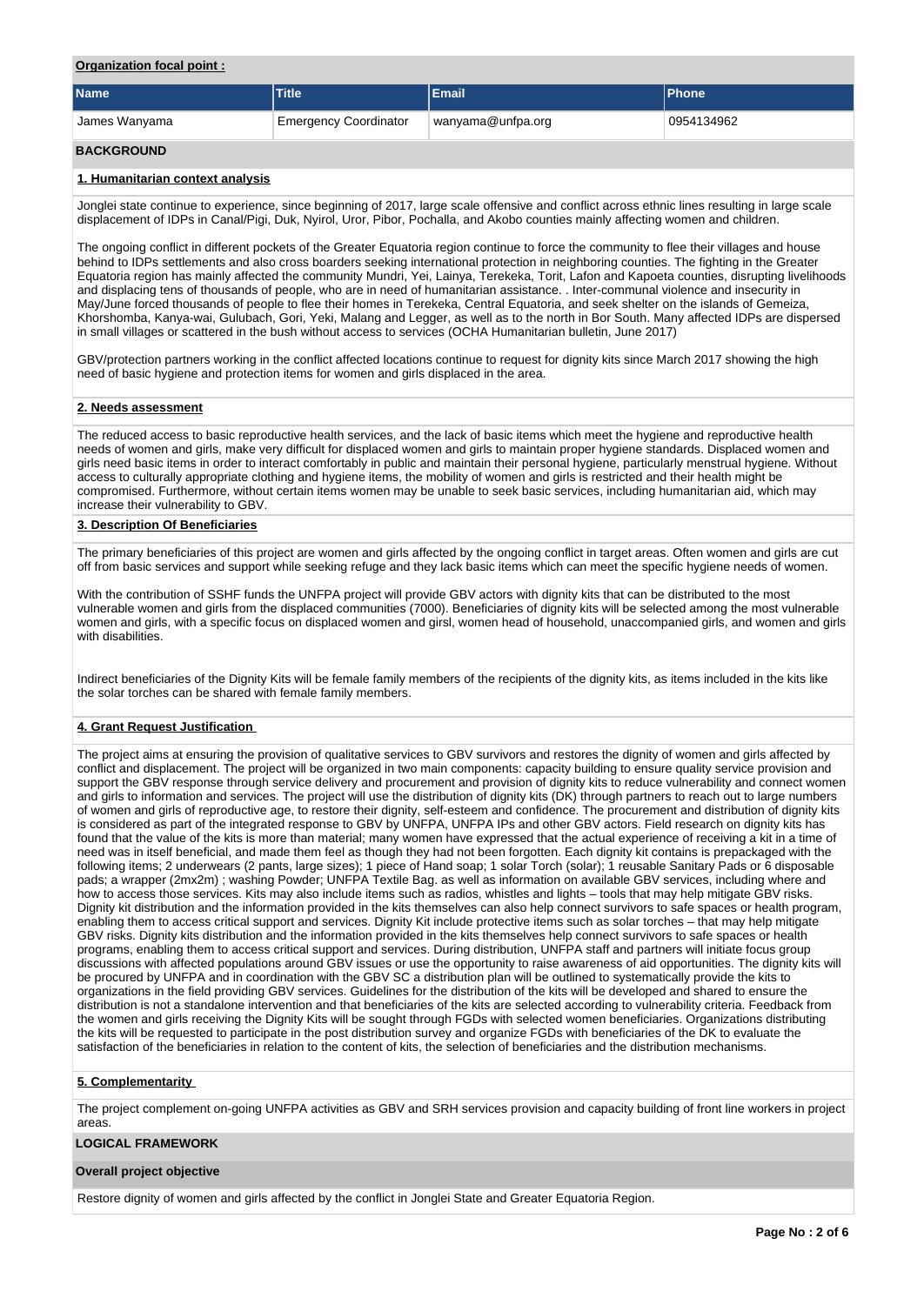| <b>PROTECTION</b>              |                                                                                            |                                                                                                                                                                                                                                                                                                   |            |                                |                   |  |               |  |  |  |
|--------------------------------|--------------------------------------------------------------------------------------------|---------------------------------------------------------------------------------------------------------------------------------------------------------------------------------------------------------------------------------------------------------------------------------------------------|------------|--------------------------------|-------------------|--|---------------|--|--|--|
|                                | <b>Cluster objectives</b>                                                                  | <b>Percentage of activities</b><br><b>Strategic Response Plan (SRP) objectives</b>                                                                                                                                                                                                                |            |                                |                   |  |               |  |  |  |
| conflict or displacement.      | Protection response services are available in<br>all counties that are heavily affected by | SO2: Protect the rights and uphold the dignity<br>100<br>of the most vulnerable                                                                                                                                                                                                                   |            |                                |                   |  |               |  |  |  |
| girls.                         |                                                                                            | <b>Contribution to Cluster/Sector Objectives</b> : The project will contribute to the sector strategy by replenishing the core pipeline of protection<br>commodities (Dignity Kits). DKs will be propositioned in conflict affected areas in the Equatoria regions to support displaced women and |            |                                |                   |  |               |  |  |  |
| Outcome 1                      |                                                                                            |                                                                                                                                                                                                                                                                                                   |            |                                |                   |  |               |  |  |  |
|                                | Dignity of 7635 women and girls improved                                                   |                                                                                                                                                                                                                                                                                                   |            |                                |                   |  |               |  |  |  |
| Output 1.1                     |                                                                                            |                                                                                                                                                                                                                                                                                                   |            |                                |                   |  |               |  |  |  |
| <b>Description</b>             |                                                                                            |                                                                                                                                                                                                                                                                                                   |            |                                |                   |  |               |  |  |  |
|                                | 7635 dignity kits are procured and distributed in project locations                        |                                                                                                                                                                                                                                                                                                   |            |                                |                   |  |               |  |  |  |
| <b>Assumptions &amp; Risks</b> |                                                                                            |                                                                                                                                                                                                                                                                                                   |            |                                |                   |  |               |  |  |  |
| security is improved           |                                                                                            |                                                                                                                                                                                                                                                                                                   |            |                                |                   |  |               |  |  |  |
| <b>Indicators</b>              |                                                                                            |                                                                                                                                                                                                                                                                                                   |            |                                |                   |  |               |  |  |  |
|                                |                                                                                            |                                                                                                                                                                                                                                                                                                   |            | <b>End cycle beneficiaries</b> |                   |  | End<br>cycle  |  |  |  |
| Code                           | <b>Cluster</b>                                                                             | <b>Indicator</b>                                                                                                                                                                                                                                                                                  | <b>Men</b> | Women                          | <b>Boys</b> Girls |  | <b>Target</b> |  |  |  |
| Indicator 1.1.1                | <b>PROTECTION</b>                                                                          | Number of dignity kits distributed (inside and<br>outside of PoCs)                                                                                                                                                                                                                                |            |                                |                   |  | 7.635         |  |  |  |
|                                | <b>Means of Verification:</b> Distribution lists, post distribution reports                |                                                                                                                                                                                                                                                                                                   |            |                                |                   |  |               |  |  |  |
| <b>Activities</b>              |                                                                                            |                                                                                                                                                                                                                                                                                                   |            |                                |                   |  |               |  |  |  |
| Activity 1.1.1                 |                                                                                            |                                                                                                                                                                                                                                                                                                   |            |                                |                   |  |               |  |  |  |
|                                | Procure and distribute dignity Kits                                                        |                                                                                                                                                                                                                                                                                                   |            |                                |                   |  |               |  |  |  |
| Activity 1.1.2                 |                                                                                            |                                                                                                                                                                                                                                                                                                   |            |                                |                   |  |               |  |  |  |
|                                | Preposition DKs in field locations                                                         |                                                                                                                                                                                                                                                                                                   |            |                                |                   |  |               |  |  |  |
| Activity 1.1.3                 |                                                                                            |                                                                                                                                                                                                                                                                                                   |            |                                |                   |  |               |  |  |  |
|                                |                                                                                            | Conduct field focus group discussions to get feedback from women and girls benefiting from dignity kits.                                                                                                                                                                                          |            |                                |                   |  |               |  |  |  |

**Additional Targets :**

## **M & R**

## **Monitoring & Reporting plan**

The project will regularly monitored by UNFPA. A distribution plan will be developed to monitor the distribution to different GBV partners and locations. Regular FGDs will be held with women and girls receiving the kits to measure their satisfaction and collect their feedback to improve the distribution. Monitoring mission to field location will be organized to monitor and evaluate the distribution of the kits.

## **Workplan**

| <b>Activitydescription</b>                                                                                                  | Year | А | $\overline{2}$ | 3 | 4 | 5 <sup>1</sup> | $6 \mid 7$ | 8 <sup>1</sup> |   |          | 9   10   11   12 |  |
|-----------------------------------------------------------------------------------------------------------------------------|------|---|----------------|---|---|----------------|------------|----------------|---|----------|------------------|--|
| Activity 1.1.1: Procure and distribute dignity Kits                                                                         | 2017 |   |                |   |   |                |            | X              | X | $\times$ |                  |  |
|                                                                                                                             | 2018 |   |                |   |   |                |            |                |   |          |                  |  |
| Activity 1.1.2: Preposition DKs in field locations                                                                          |      |   |                |   |   |                |            |                | X | X        | X                |  |
|                                                                                                                             | 2018 |   |                |   |   |                |            |                |   |          |                  |  |
| Activity 1.1.3: Conduct field focus group discussions to get feedback from women<br>and girls benefiting from dignity kits. |      |   |                |   |   |                |            |                |   | X        |                  |  |
|                                                                                                                             | 2018 | X |                |   |   |                |            |                |   |          |                  |  |

# **OTHER INFO**

## **Accountability to Affected Populations**

UNFPA will use the distribution plan to monitor the distribution of DKs to GBV organizations. The organizations receiving the kits will share with UNFPA distribution lists and feedback reports (summarizing beneficiaries feedback obtained through regular FGDs) on a monthly basis. Regular focus group discussion will be organized with beneficiaries of the dignity kits to assess their level of satisfaction about the content of kits, the selection of the beneficiaries, and the distribution procedures. Feedback from the different groups of beneficiaries including women, and girls regarding benefits obtained from the project interventions will be recorded and used to improve the Implementation of the project. Both quantitative and qualitative data will be used during the intervention in order to have a broader view of the effectiveness of the project.

## **Implementation Plan**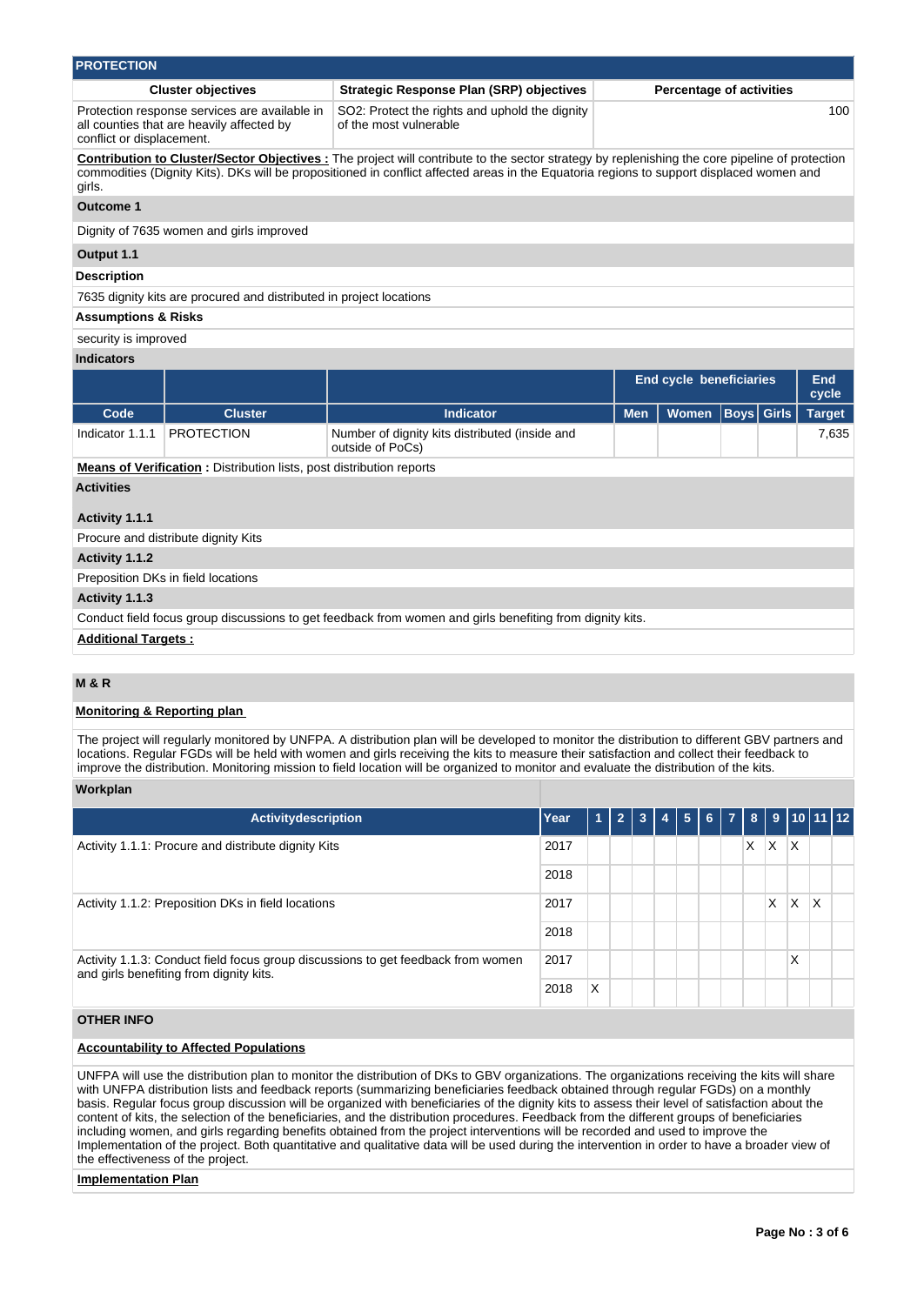**Coordination with other Organizations in project area Name of the organization Areas/activities of collaboration and rationale** The project will be implemented as per he work plan defined above. Dignity kits will be procured, pre- positioned and distributed to partners.The project will be monitored by UNFPA staff at the country office in Juba and field based staff in various locations in the affected states. All partners receiving and using the supplies under the project will provide monthly reports to UNFPA on their use. The reports will be analyzed and shared with various stakeholders including the health cluster. UNFPA will also provide timely reports to the SSHF technical secretariat on the implementation of the project **BUDGET Code Budget Line Description D / S Quantity Unit cost Duration Recurran charged ce % to CHF Total Cost 1. Staff and Other Personnel Costs** 1.1 Contribute to the salary of a Warehouse Assistant The Contribute to the salary of a Warehouse Assistant .00 6 45.00 6,750.00 The staff handles warehousing, distribution of kits to partners, record keeping, preposition of dignity kits and following up storage. **Section Total 6,750.00 2. Supplies, Commodities, Materials** 2.1 Procure Dignity kits **D D** 7000 31.00 1 100.00 217,000.00 Underwear (2 pants, large sizes); Hand soap; Torch (solar); Reusable Sanitary Pads; Wrapper (2mx2m); Washing Powder and UNFPA Textile Bag **Environment Marker Of The Project** B+: Medium environmental impact with mitigation(sector guidance) **Gender Marker Of The Project** 2a-The project is designed to contribute significantly to gender equality **Justify Chosen Gender Marker Code** The project is focused on restoring dignity of women and girls and promotes equal opportunities for women and girls affected by the conflict. By receiving the kits women and girls have access to hygiene and protection items that will give the possibility to re-establish self-esteem and confidence and facilitate movements **Protection Mainstreaming Country Specific Information Safety and Security Access**

| 2.2          | Support to importation costs and local distribution of dignity<br>kits                                                                                                                                                              | D         | $\mathbf{1}$ | 9,895<br>.00 |             | 100.00   | 9,895.00   |
|--------------|-------------------------------------------------------------------------------------------------------------------------------------------------------------------------------------------------------------------------------------|-----------|--------------|--------------|-------------|----------|------------|
|              | These includes customs handling charges, insurance of goods and transportation and clearances as well contributing costs pre-<br>positioning in key/target locations. Generally projected at 5% or less of the total costs of goods |           |              |              |             |          |            |
|              | <b>Section Total</b>                                                                                                                                                                                                                |           |              |              |             |          | 226,895.00 |
| 3. Equipment |                                                                                                                                                                                                                                     |           |              |              |             |          |            |
| <b>NA</b>    | <b>NA</b>                                                                                                                                                                                                                           | <b>NA</b> | 0            | 0.00         | 0           | 0        | 0.00       |
|              | <b>NA</b>                                                                                                                                                                                                                           |           |              |              |             |          |            |
|              | <b>Section Total</b>                                                                                                                                                                                                                |           |              |              |             |          | 0.00       |
|              | 4. Contractual Services                                                                                                                                                                                                             |           |              |              |             |          |            |
| <b>NA</b>    | <b>NA</b>                                                                                                                                                                                                                           | <b>NA</b> | $\mathbf 0$  | 0.00         | $\mathbf 0$ | $\Omega$ | 0.00       |
|              | NA                                                                                                                                                                                                                                  |           |              |              |             |          |            |
|              | <b>Section Total</b>                                                                                                                                                                                                                |           |              |              |             |          | 0.00       |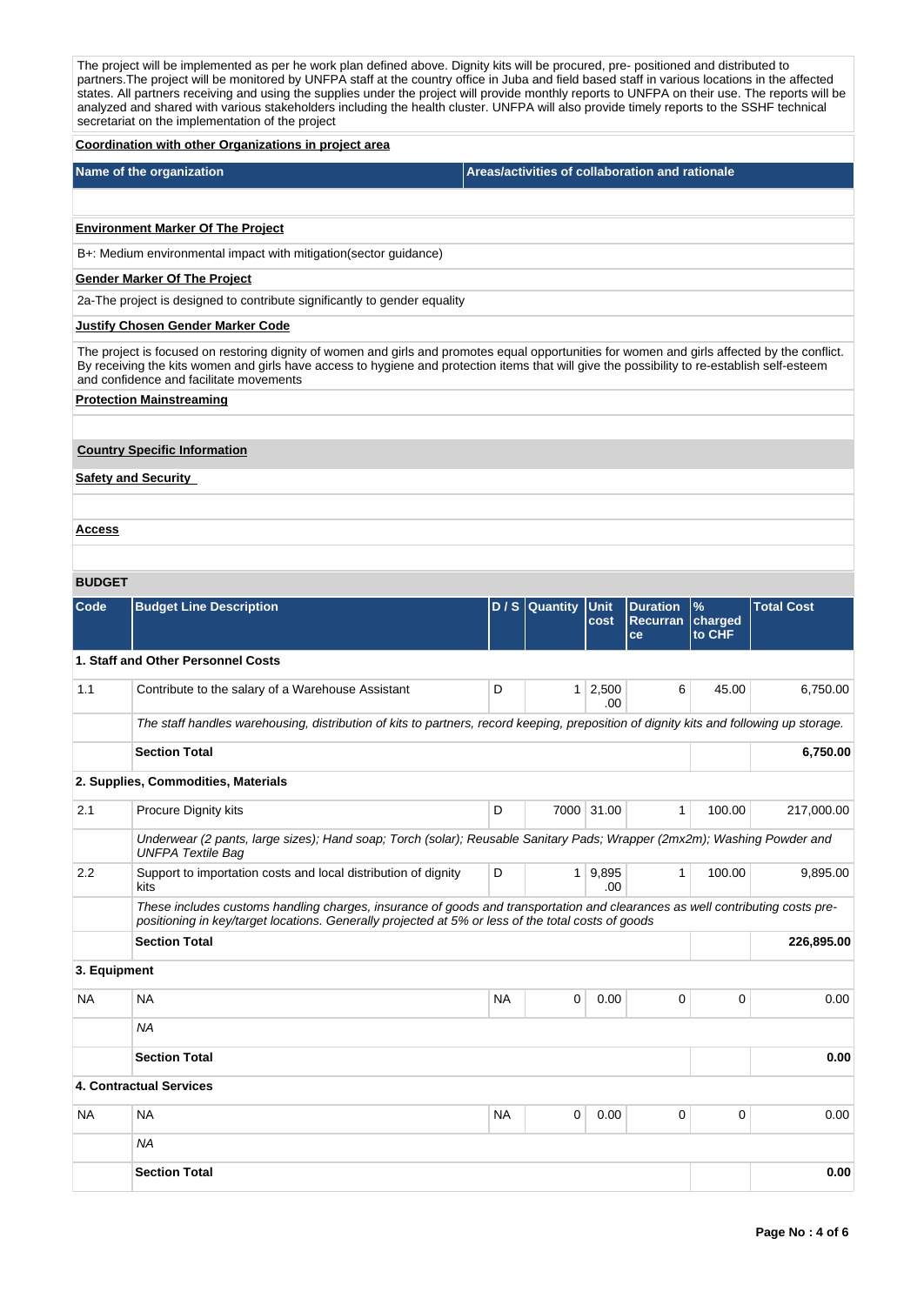| 5. Travel         |                                                                             |           |             |      |                |             |            |
|-------------------|-----------------------------------------------------------------------------|-----------|-------------|------|----------------|-------------|------------|
| 5.1               | <b>Conduct FDGs with beneficiaries</b>                                      | D         | 3           | 0.00 | $\overline{4}$ | 100.00      | 0.00       |
|                   | UNFPA staff based in the field will conduct this using UNFPA core resources |           |             |      |                |             |            |
|                   | <b>Section Total</b>                                                        |           |             |      |                |             | 0.00       |
|                   | 6. Transfers and Grants to Counterparts                                     |           |             |      |                |             |            |
| <b>NA</b>         | <b>NA</b>                                                                   | <b>NA</b> | $\mathbf 0$ | 0.00 | $\pmb{0}$      | $\mathbf 0$ | 0.00       |
|                   | <b>NA</b>                                                                   |           |             |      |                |             |            |
|                   | <b>Section Total</b>                                                        |           |             |      |                |             | 0.00       |
|                   | 7. General Operating and Other Direct Costs                                 |           |             |      |                |             |            |
| <b>NA</b>         | <b>NA</b>                                                                   | <b>NA</b> | $\mathbf 0$ | 0.00 | $\mathbf 0$    | $\mathbf 0$ | 0.00       |
|                   | <b>NA</b>                                                                   |           |             |      |                |             |            |
|                   | <b>Section Total</b>                                                        |           |             |      |                |             | 0.00       |
| <b>SubTotal</b>   |                                                                             |           | 7,005.00    |      |                |             | 233,645.00 |
| <b>Direct</b>     |                                                                             |           |             |      |                |             | 233,645.00 |
| Support           |                                                                             |           |             |      |                |             |            |
| <b>PSC Cost</b>   |                                                                             |           |             |      |                |             |            |
|                   | <b>PSC Cost Percent</b>                                                     |           |             |      |                |             | 7.00       |
| <b>PSC Amount</b> |                                                                             |           |             |      |                |             | 16,355.15  |
| <b>Total Cost</b> |                                                                             |           |             |      |                |             | 250,000.15 |

# **Project Locations**

| <b>Location</b>                       | <b>Estimated</b><br>percentage<br>of budget<br>for each<br><b>location</b> | <b>Estimated number of beneficiaries</b><br>for each location |       |             |       |              | <b>Activity Name</b>                                                                                                                                                                                                                                 |
|---------------------------------------|----------------------------------------------------------------------------|---------------------------------------------------------------|-------|-------------|-------|--------------|------------------------------------------------------------------------------------------------------------------------------------------------------------------------------------------------------------------------------------------------------|
|                                       |                                                                            | <b>Men</b>                                                    | Women | <b>Boys</b> | Girls | <b>Total</b> |                                                                                                                                                                                                                                                      |
| Eastern Equatoria -> Kapoeta<br>North | 11                                                                         |                                                               | 548   |             | 222   |              | 770 Activity 1.1.1 : Procure and distribute dignity Kits<br>Activity 1.1.2 : Preposition DKs in field locations<br>Activity 1.1.3 : Conduct field focus group<br>discussions to get feedback from women and<br>girls benefiting from dignity kits.   |
| Eastern Equatoria -> Kapoeta East     | 11                                                                         |                                                               | 548   |             | 222   |              | 770 Activity 1.1.1 : Procure and distribute dignity Kits<br>Activity 1.1.2 : Preposition DKs in field locations<br>Activity 1.1.3 : Conduct field focus group<br>discussions to get feedback from women and<br>girls benefiting from dignity kits.   |
| Jonglei -> Akobo                      | 17                                                                         |                                                               | 850   |             | 340   | 1,190        | Activity 1.1.1 : Procure and distribute dignity Kits<br>Activity 1.1.2 : Preposition DKs in field locations<br>Activity 1.1.3 : Conduct field focus group<br>discussions to get feedback from women and<br>girls benefiting from dignity kits.       |
| Jonglei -> Pibor                      | 12                                                                         |                                                               | 600   |             | 240   |              | 840 Activity 1.1.1 : Procure and distribute dignity Kits<br>Activity 1.1.2 : Preposition DKs in field locations<br>Activity 1.1.3 : Conduct field focus group<br>discussions to get feedback from women and<br>girls benefiting from dignity kits.   |
| Jonglei -> Pochalla                   | 17                                                                         |                                                               | 850   |             | 340   | 1.190        | Activity 1.1.1 : Procure and distribute dignity Kits<br>Activity 1.1.2 : Preposition DKs in field locations<br>Activity 1.1.3 : Conduct field focus group<br>discussions to get feedback from women and<br>girls benefiting from dignity kits.       |
| Western Equatoria -> Mundri East      | 15                                                                         |                                                               | 750   |             | 300   |              | 1,050 Activity 1.1.1 : Procure and distribute dignity Kits<br>Activity 1.1.2 : Preposition DKs in field locations<br>Activity 1.1.3 : Conduct field focus group<br>discussions to get feedback from women and<br>girls benefiting from dignity kits. |